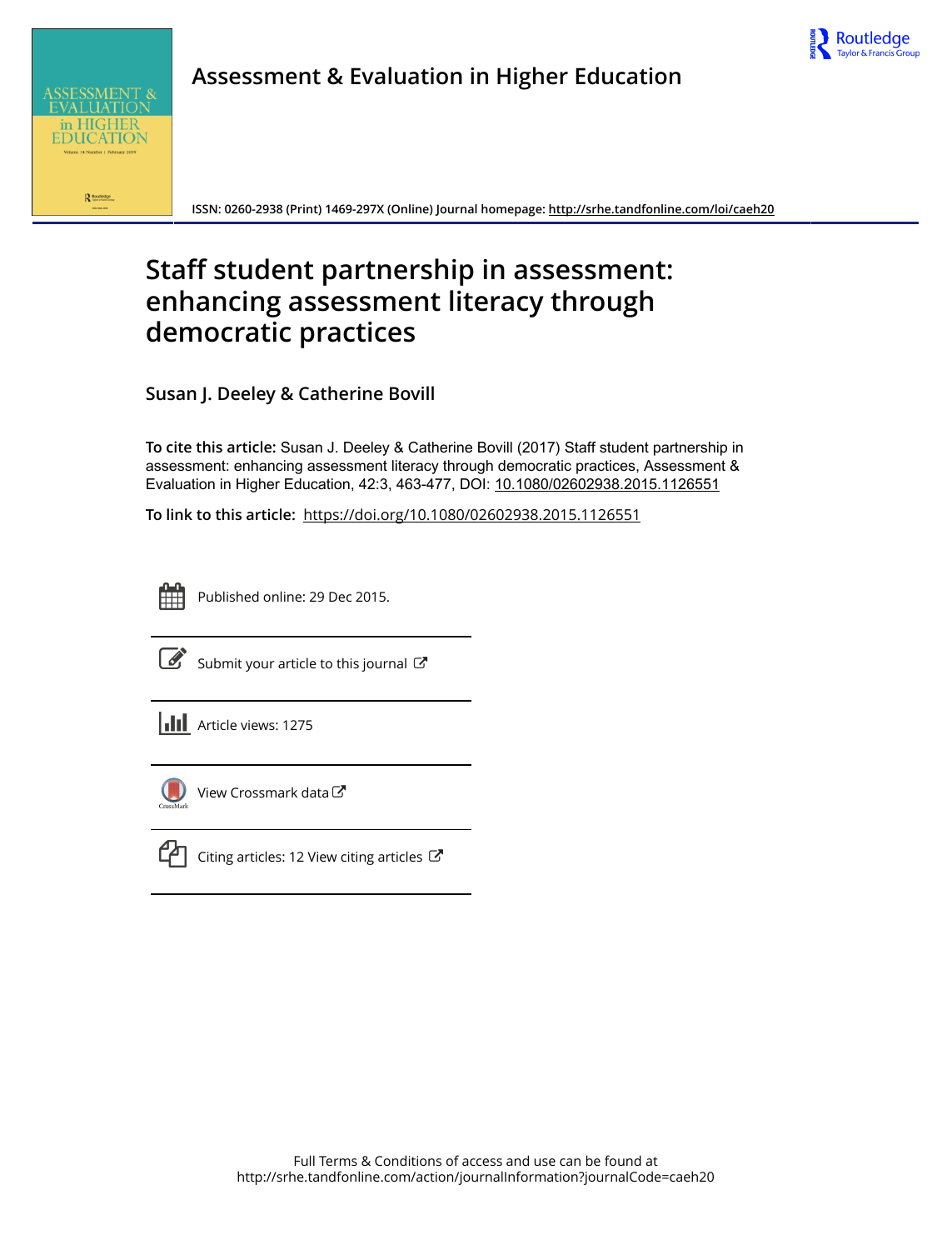# Staff student partnership in assessment: enhancing assessment literacy through democratic practices

Susan J. Deeley\* and Catherine Bovill

School of Social and Political Sciences, University of Glasgow, Glasgow, UK

In recent years, research and practice focused on staff and students working in partnership to co-design learning and teaching in higher education has increased. However, within staff–student partnerships a focus on assessment is relatively uncommon, with fewer examples evident in the literature. In this paper, we take the stance that all assessment can be oriented for learning, and that students' learning is enhanced by improving their level of assessment literacy. A small study in a Scottish university was undertaken that involved a range of different adaptations to assessment and feedback, in which students were invited to become partners in assessment. We argue that a partnership approach, designed to democratise the assessment process, not only offered students greater agency in their own and their peers' learning, but also helped students to enhance their assessment literacy. Although staff and students reported experiencing a sense of risk, there was immense compensation through increased motivation, and a sense of being part of an engaged learning community. Implications for partnership in assessment are discussed and explored further. We assert that adopting staff–student partnership in assessment and more democratic classroom practices can have a wide range of positive benefits.

Keywords: staff–student partnership; assessment literacy; democratic practices; learning community; assessment and feedback

#### Introduction

It has been asserted that assessment and feedback are the weakest links in learning and teaching and remain a major source of student dissatisfaction (Rust, O'Donovan, and Price [2005](#page-14-0)). This dissatisfaction may centre on lack of clarity about assessment requirements and understanding marking criteria (Bloxham and West [2004](#page-13-0)); opacity of feedback, which may lead to students 'misinterpreting academic discourse' (Weaver [2006,](#page-15-0) 392); difficulty in understanding how feedback can be used to improve skills or be applied to future assignments (Blair and McGinty [2013;](#page-13-0) Sadler [2010\)](#page-14-0); and tardiness of feedback and its relevance (Jonsson [2012\)](#page-14-0). Sadler ([1989\)](#page-14-0) asserts that three key pieces of information must be communicated effectively in feedback to students: (a) what constitutes a good performance in a particular assessment, (b) how the student has performed in a particular assessment and (c) what a student needs to do to bridge the gap between (a) and (b). For students to be able to respond effectively to feedback, it is imperative that they understand its meaning. This requires them to become conversant with not only academic language in the subject discipline (Lea and Street [1998\)](#page-14-0), but also the language of assessment (Stefani [1998](#page-15-0)),

<sup>\*</sup>Corresponding author. Email: [susan.deeley@glasgow.ac.uk](mailto:susan.deeley@glasgow.ac.uk)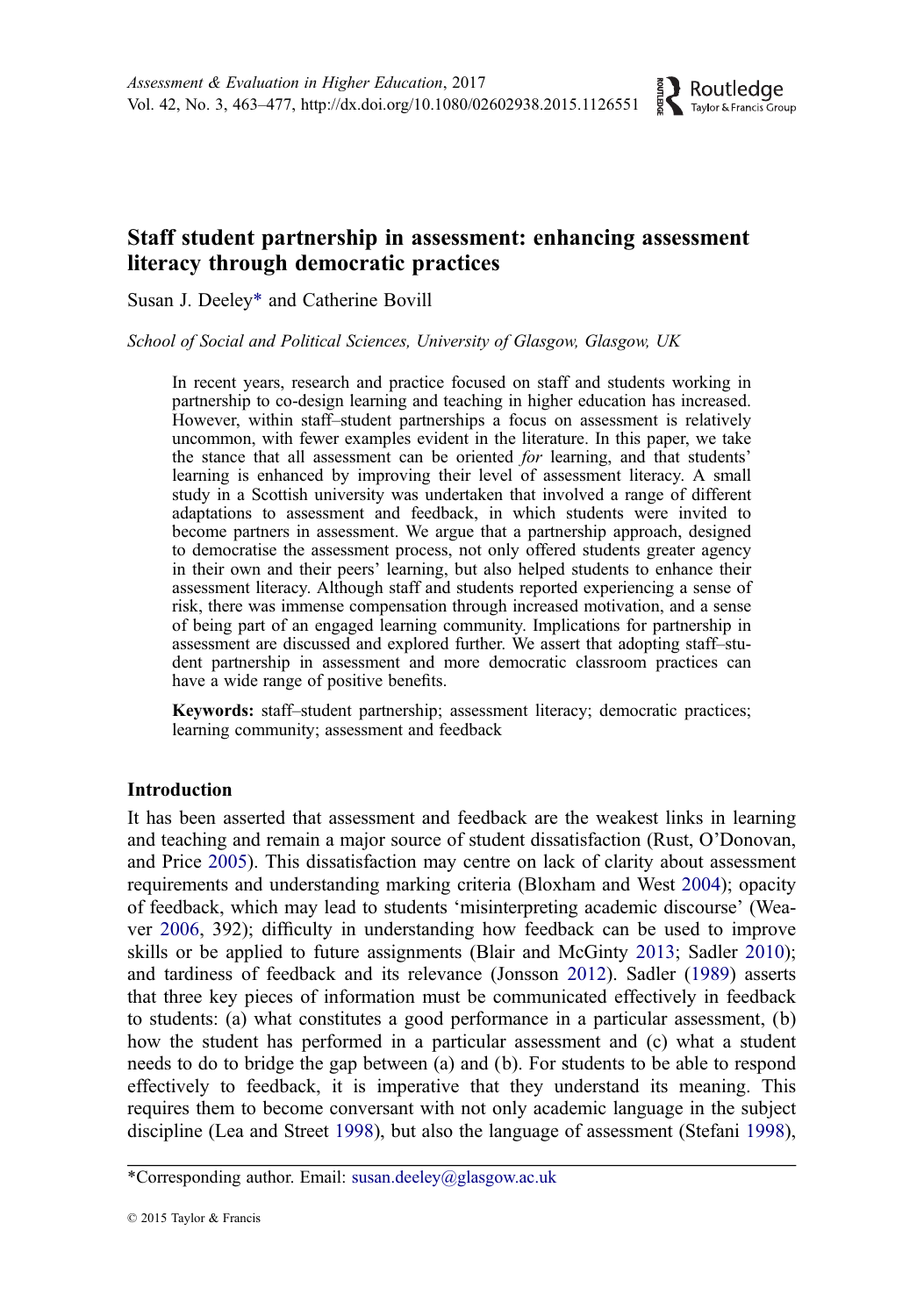otherwise referred to as 'assessment literacy' (Smith et al. [2013](#page-15-0), 44; Higher Education Academy (HEA) [2012](#page-14-0); Price et al. [2012](#page-14-0)).

Alongside the prioritisation of assessment and feedback, the UK higher education sector is witnessing an increased interest in staff and students working as partners in learning and teaching (Bovill [2013a,](#page-13-0) [2013b;](#page-13-0) Bovill, Cook-Sather, and Felten [2011;](#page-13-0) Cook-Sather, Bovill, and Felten [2014](#page-13-0); Higher Education Academy [2014](#page-14-0)). Indeed, Ryan and Tilbury [\(2013,](#page-14-0) 5) claim that 'learner empowerment – actively involving students in learning development and processes of "co-creation" that challenge learning relationships and the power frames that underpin them' is one of six new pedagogical ideas in higher education. Within the discourse of staff–student partnership, some concerns have been raised about whether students ought to, or indeed can, meaningfully act as partners in assessment (Cook-Sather, Bovill, and Felten [2014\)](#page-13-0). This is due in part to its validatory nature, with assessment typically regarded as belonging within the domain of the teacher. However, alongside the importance of assessing what students have learned (which often serves a quality assurance role that is of particular importance to subjects governed by professional bodies), is the opportunity to design assessment *for* learning. Here, assessment is viewed not only as a way of measuring learning that has taken place, but also as an opportunity to engage students in further learning (Carless [2015](#page-13-0); Sainsbury and Walker [2008;](#page-14-0) Sambell, McDowell, and Montgomery [2012;](#page-15-0) Taras [2002\)](#page-15-0).

Stefani ([1998\)](#page-15-0) argues that students should be part of the assessment process, and yet the majority of students continue to have few opportunities to participate in decisions about assessment. Although there are circumstances in which student involvement in the assessment process might be deemed inappropriate, there is growing evidence of beneficial outcomes for students from co-created assessment initiatives, such as deeper learning and enhanced skills development (Deeley [2014\)](#page-13-0); enhanced examination performance and student learning (Hardy et al. [2014\)](#page-14-0); and deeper understanding of assessment processes (Sambell and Graham [2011](#page-14-0)).

In this paper, we present findings from a small research study in a Scottish university, where students were invited to work in partnership with the teacher of two final-year undergraduate courses to co-create a range of different assessment and feedback elements. We argue that a staff–student partnership approach to assessment: is consistent with an assessment *for* learning approach, encourages more active engagement in assessment and learning, and provides opportunities to enhance 'students' capacity to judge their own work' (Boud and Falchikov [2006,](#page-13-0) 403), as well as developing their assessment literacy (HEA [2012](#page-14-0)).

#### Staff–student partnership in assessment and feedback

Cook-Sather, Bovill, and Felten ([2014,](#page-13-0) 6–7) define staff–student partnership as 'a collaborative, reciprocal process through which all participants have the opportunity to contribute equally, although not necessarily in the same ways'. It is a dialogic relationship which is sustained by mutual trust and respect. Stefani [\(1998](#page-15-0), 348) refers to 'academic staff … sharing expertise', and Rust, Price, and O'Donovan [\(2003](#page-14-0)) affirm that students must be active participants in their own learning. We use the term 'partnership' deliberately, recognising that collaborations between staff and students do not always achieve the equality of opportunity and decision-making implied by the term. Aspirationally, we advocate a shift towards democratic practices through the principles of partnership in assessment, even within the constraints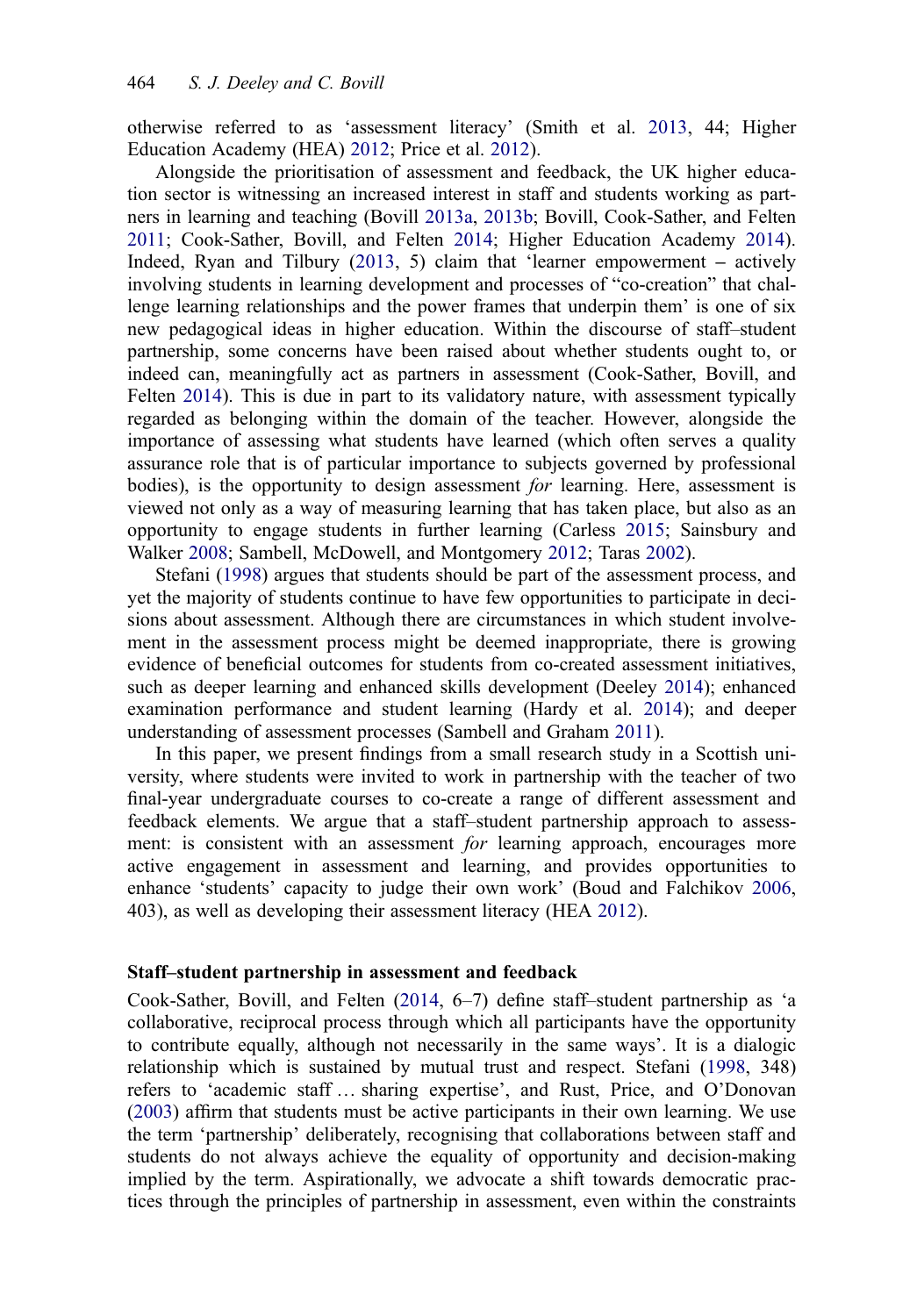of existing assessment systems. Additionally, we acknowledge that there may be different levels of collaboration possible in different contexts (Bovill and Bulley [2011\)](#page-13-0). We place staff first in the terminology 'staff–student partnership' purposively to reflect the reality that staff usually exercise decision-making power in relation to assessment.

Being involved in a partnership relationship with students requires the teacher to relinquish some inherent power and, similarly, requires students to take responsibility in their empowered status as partners in the classroom. Nevertheless, it is important to acknowledge that power relations continue to exist between student and teacher, even when assessment and feedback is 'mutually constructed and co-dependent' (Boud and Molloy [2013](#page-13-0), 711); or, in co-assessment (Deeley [2014\)](#page-13-0), where students and staff agree appropriate grades following critical appraisal and discussion. The transition to a more democratic classroom that partnership engenders can lead to the emergence of a range of challenges and risks (Bovill [2014\)](#page-13-0). These include, for example, resistance to partnership working from students and staff; a sense of vulnerability that arises from changing the learned habits and norms of learning and teaching; and ensuring partnership is not tokenistic (Cook-Sather, Bovill, and Felten [2014\)](#page-13-0). However Bovill et al. ([2015](#page-13-0)) argue that many of these challenges can be overcome and can be re-envisaged as pedagogical opportunities leading to rewarding outcomes from partnership work.

The conventional division between teachers and students can be understood as a social construction, reinforced by role expectations and assumptions. Challenging this reveals a threshold to an exciting foreign landscape where the map of assessment can be redrawn. Indeed, Cook-Sather [\(2014\)](#page-13-0) argues that staff–student partnership is a threshold concept for many academic staff, recognising its troublesome, but potentially transformatory, nature. Through crossing this threshold by adopting a partnership approach, students can be empowered, becoming active self-directed learners by taking more responsibility for their learning. There is ample evidence to suggest that the collaborative nature of this more democratic approach is beneficial to students' learning (Cook-Sather, Bovill, and Felten [2014;](#page-13-0) Deeley [2014;](#page-13-0) Deeley and Brown [2015;](#page-14-0) Healey, Flint, and Harrington [2014](#page-14-0); Higher Education Academy [2014;](#page-14-0) Rust, Price, and O'Donovan [2003;](#page-14-0) Sambell and Graham [2011](#page-14-0); Stefani [1998](#page-15-0)). Proposing an extension of staff–student partnership to encompass assessment may unearth hidden risks and anxieties for both teachers and students. Indeed, some staff and students may not share the vision of an exciting new foreign landscape of assessment. Those whose disciplines are regulated by external professional bodies may also feel more constrained by what is possible in any re-envisaged assessment processes – although there is often flexibility in the pedagogic processes leading to professional competencies (Bovill et al. [2015](#page-13-0); Hutchings, Huber, and Ciccone [2011\)](#page-14-0).

One of the reasons that a partnership approach to assessment may be beneficial to staff, students and higher education institutions is through its potential to enhance students' assessment literacy. Students can increase their understanding of the language of assessment through their active engagement in: 'observation, imitation, dialogue and practice' (Rust, Price, and O'Donovan [2003,](#page-14-0) 152), investigating marking criteria (Handley and Williams [2011](#page-14-0)), and in assessment design (Orsmond, Merry, and Reiling [2002\)](#page-14-0). Developing a 'capability in making complex judgements' (Sadler [2010,](#page-14-0) 546), self-monitoring (Boud and Molloy [2013](#page-13-0)) and 'giving and receiving criticism' (Mulder, Pearce, and Baik [2014,](#page-14-0) 158) are valuable attributes that can be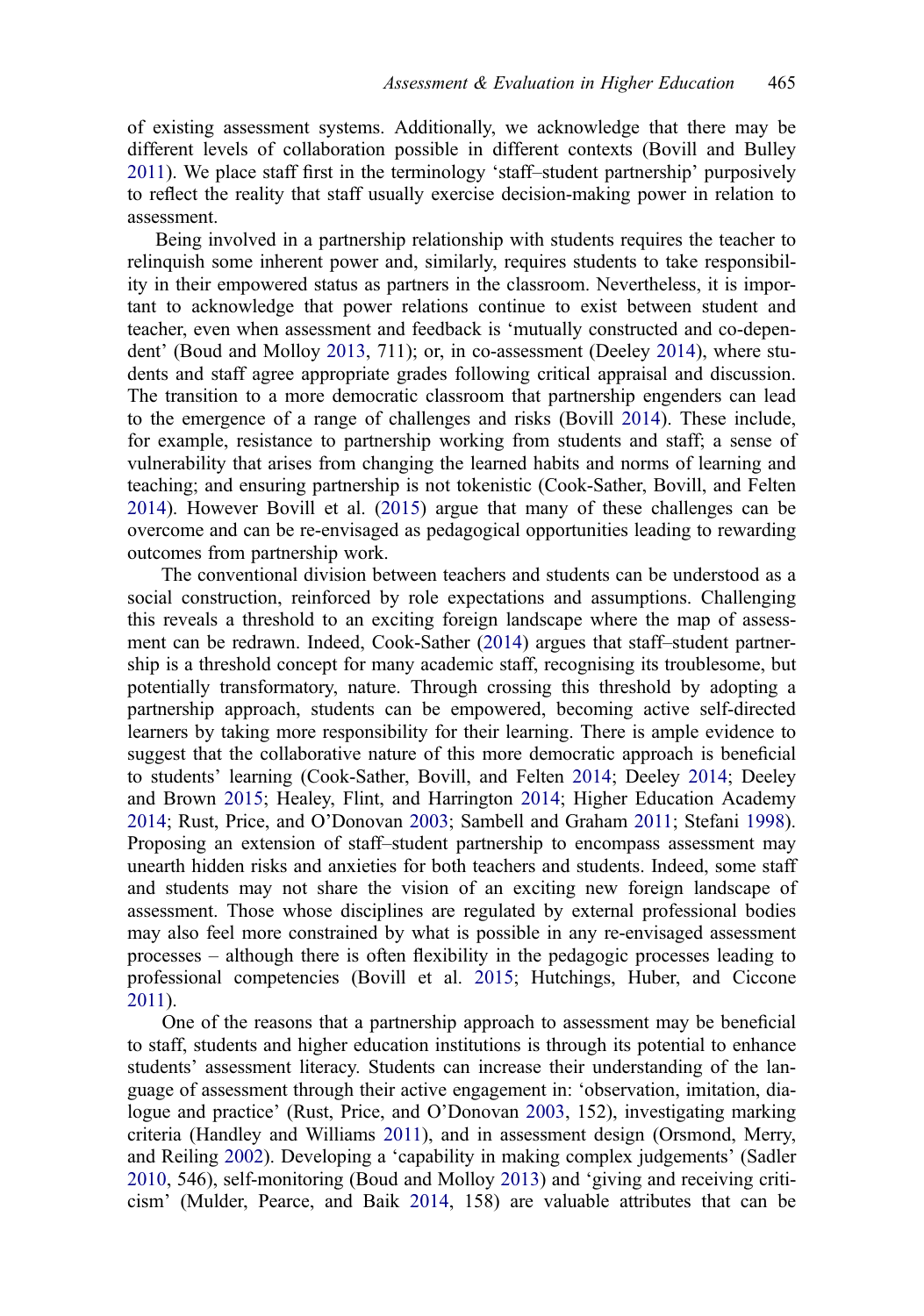enhanced through a partnership approach. Boud and Falchikov ([2006](#page-13-0), 400) also argue that partnership in assessment can 'effectively equip [students] for a lifetime of assessing their own learning'.

Inspired and informed by the potential benefits to students of a staff–student partnership approach to assessment in developing assessment literacy, we present a small research study that investigated a staff–student partnership approach to a variety of assessment and feedback elements.

# Staff–student partnership case study

The overarching aim of this small-scale research study was to investigate student perspectives on their learning during a staff–student partnership that engaged students as co-designers within assessment and feedback processes. The study was undertaken at a Scottish university with students in a four-year undergraduate MA Social Sciences degree. It involved all the students who were studying two optional Public Policy honours courses, which were taught by the first author in the first and second semesters of 2013–2014. It was a mixed classroom of third- and fourth-year students, and international students who were visiting for one semester. Twenty students took the first semester course and 13 students the second. Each course was assessed by a 3000-word essay, weighted at 40% of the overall course grade and a two hour examination, weighted at 60%.

# Areas of assessment and feedback where a partnership approach was adopted

In the first semester course, the aim was to build staff–student partnership in areas of assessment and feedback with a view to learning from and refining the approach taken for the second semester course. In the first semester course, the following activities were undertaken:

- staff–student co-creation of students' essay titles;
- staff–student co-creation of essay marking criteria;
- students' formative self-assessment of their essays, using the co-designed marking criteria that they could later compare with the teacher's feedback on their essays;
- staff–student co-creation of formative and summative examination marking criteria;
- a typed formative examination (in which students answered the examination questions by typing their essays on individual computers in a computer laboratory at the university under examination conditions), where student answers were uploaded to Aropä (a web-based system which supports a range of peer review activities first developed by John Hamer at the University of Auckland in 1999);
- student peer review of their formative examination answers using Aropä and the agreed co-designed marking criteria.

In addition to the above, the second semester course also included:

• a typed summative examination, after which students' answers were uploaded to Aropä so that students could be given online feedback on their final exami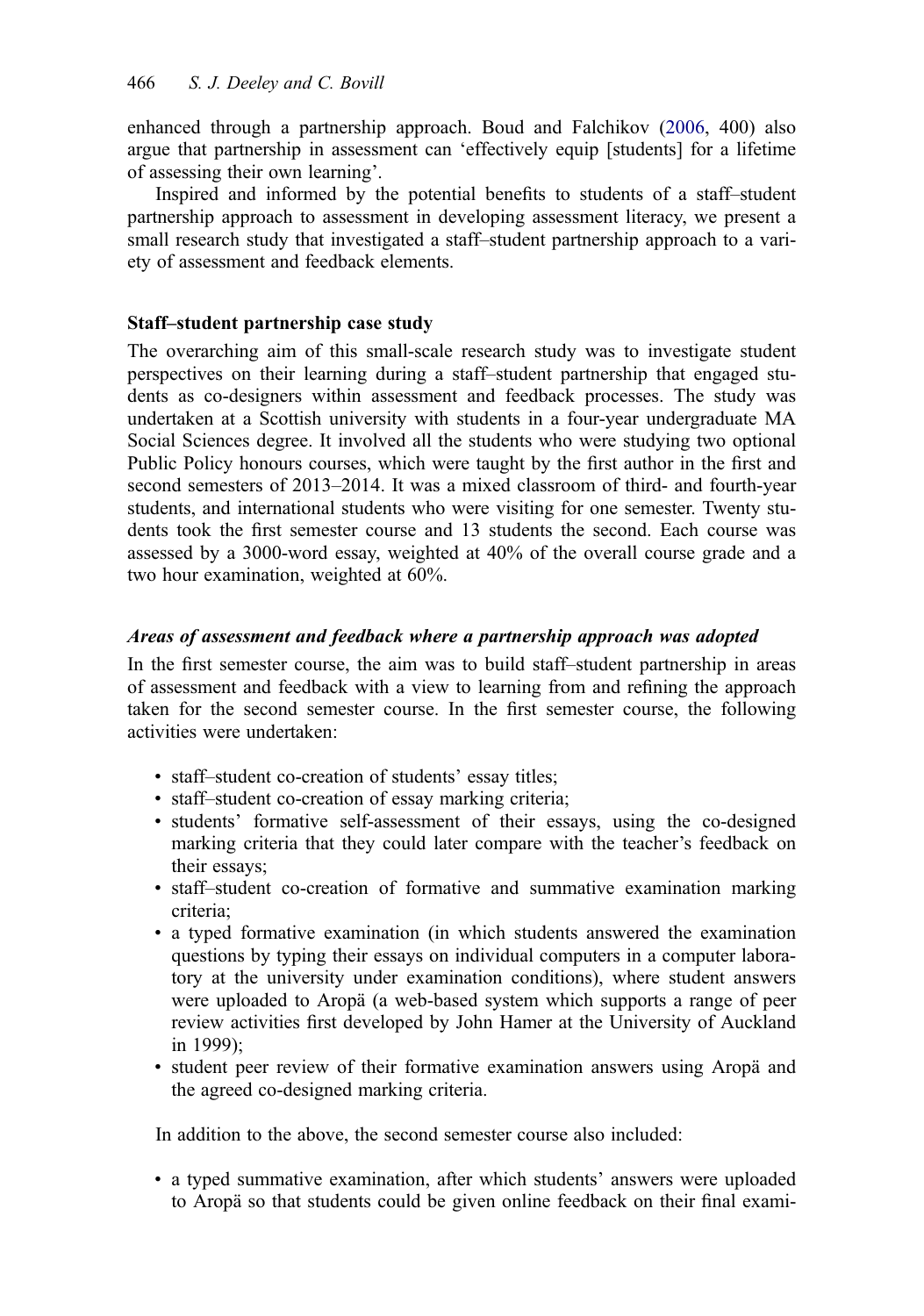nation using the agreed marking criteria, consistent with the format in which the students had received their formative examination feedback.

It should be noted at this point that giving feedback on summative examinations was not the usual practice at the university at this time, and marked examination papers were not normally returned to students.

# Methods of data collection

This study involved gathering data during the time that the two courses were being taught, through a variety of methods:

- an examination practice questionnaire;
- three stages of students' anonymous critical incident questionnaires, which students were asked to complete regularly throughout the course: these were adopted from Brookfield ([2012](#page-13-0)) and were designed to encourage students' reflections on their learning;
- a questionnaire at the end of each course, asking students for their views about their participation in the co-design of marking criteria and for their qualitative comments on their learning experience during the course: all the questionnaires were completed anonymously;
- students' self-assessment of their essays.

The data were collated and scrutinised several times by both authors to identify prevalent themes, and analysed in conjunction with the extant literature in this field.

# **Participants**

All 33 of the students in both of the courses participated in the study but this included six students who took both courses, so a total of 27 students participated in the study, seven of whom were visiting international students.

# **Ethics**

As this research project involved students on two courses taught by one of the researchers, it involved an element of ethical risk in that the participants were in a dependent relationship. To overcome this risk, the project was clearly explained verbally and in writing with assurances to the students that, even though the nature of partnership working on assessment would be likely to alter the power relations between staff and students and offer students more of a voice in the assessment process, their participation or non-participation would have no adverse or favourable effects on the outcomes of their studies, assessment or degree. All the summative assessment was marked and second marked anonymously. An external examiner verified the marks, which were ultimately ratified at an examination board meeting. All the students gave their written consent to participate in the study. The study was approved by the University's College of Social Science Ethics Committee.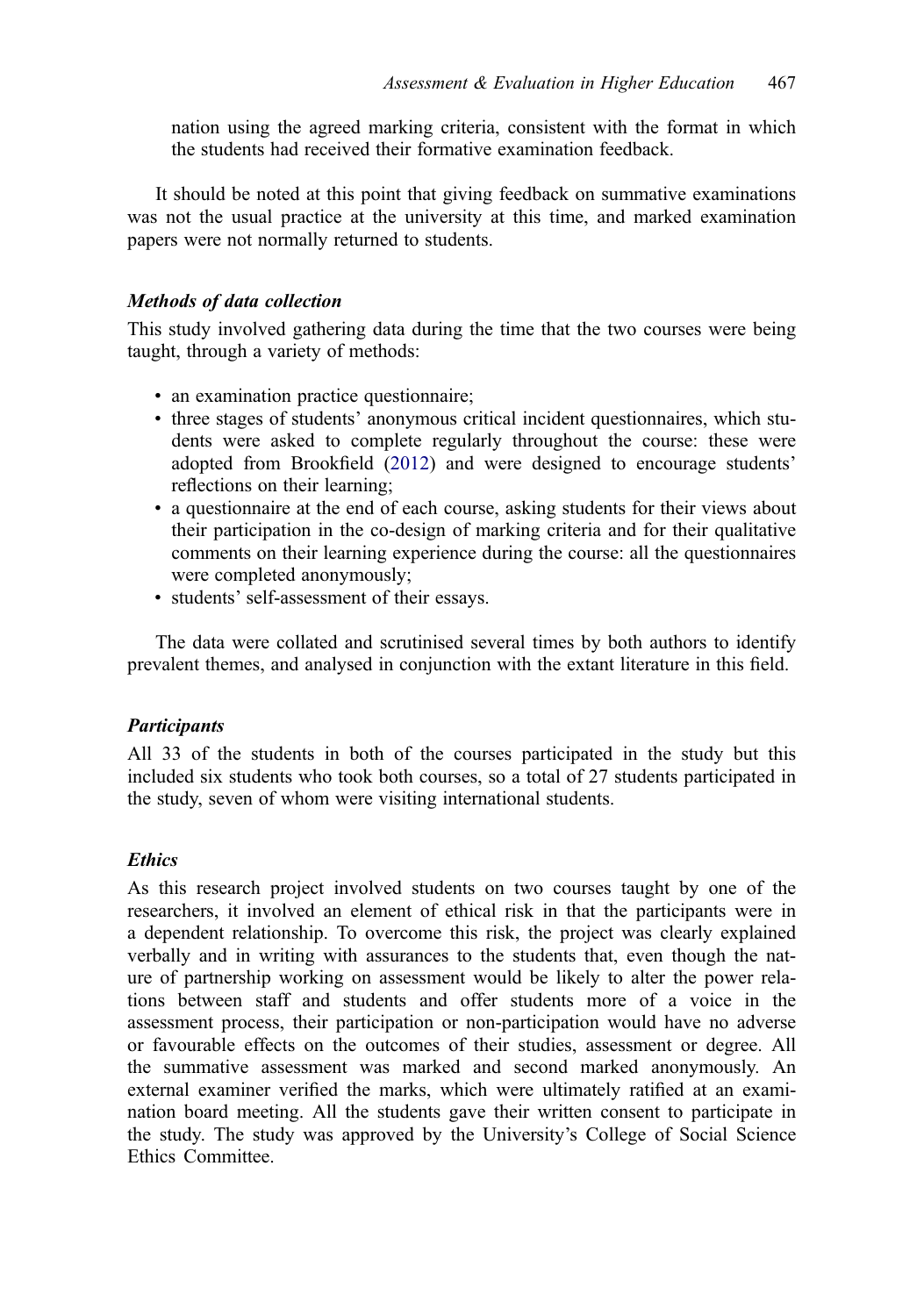#### Potential limitations

Despite assurances that the research would not affect the teacher–student relationship, there remains a possibility that the students were perhaps more willing to engage in this partnership because it was part of a research study, or through a motivation to support the teacher in her aims. However, the rigour of the study design and analysis was strengthened by involvement of the second author, who was external to the staff–student partnership and was not teaching either course.

This was a small-scale project, and although its findings may not represent staff–student partnership in assessment across the higher education sector, they may inform or encourage the adoption of similar pedagogical approaches in other contexts.

#### Findings

At the beginning of both courses, the nature of the staff–student partnership was outlined and explained in terms of the course assessment structure. Some of the fourthyear students had previous experience of staff–student co-assessment in a different course taught by the first author in the preceding year. In this case, the idea of partnership was not surprising, however, for other students in the class, it was an unfamiliar approach which seemed to take them by surprise and was perhaps perceived as being a rather 'curious arrangement' (Deeley and Brown [2014](#page-14-0), 3). As the course was optional, it was made clear to the students that, if they did not feel comfortable with the assessment methods, they could choose to study a different course. All of the students decided to stay on the first semester course, as one student explained, 'the approach to teaching/assessing was different which I found very appealing'. For reasons discussed later, two students subsequently changed their minds about continuing with the second semester course. The research study was also explicitly explained and openly discussed with the students.

We explore the findings related to each assessment and feedback approach and then follow this in the discussion by exploring key themes arising from the findings.

#### Co-created essay titles

Learning how to structure essay questions is beneficial and useful to students, but it may also prove to be challenging. In the study, students were required to co-design their own essay titles, but they were given parameters within which they could focus on what was of most interest to them. Choices of command words, topic areas and essay foci were given for guidance, as set out below.

- (1) Choose a command word prefixed by the word 'critically': analyse/assess/discuss/evaluate/examine
- (2) Choose a topic area: secularism/domestic violence/learning disability and sexuality/the 'underclass'/lone parenthood
- (3) Choose a focus for your essay related to: freedom/equality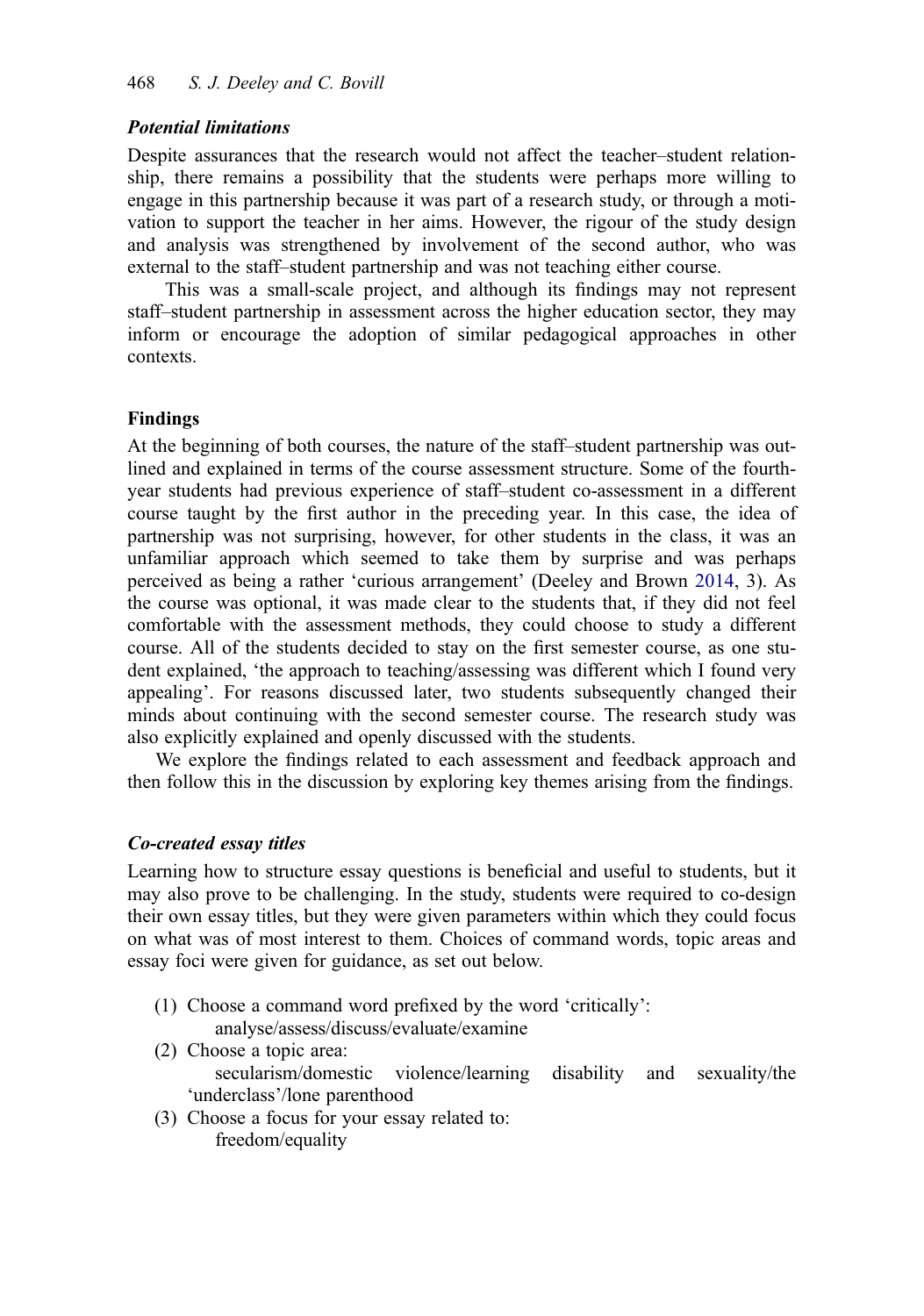Typically, students wrote a draft of an essay title and emailed it to the teacher for approval. In most cases, the teacher suggested some changes in order to make the essay titles more succinct. Students were mostly positive in their responses to this exercise; for example, one said, 'for me it means I'll write a better paper ... I would like to design my own question again'. Another student stated that she enjoyed 'the opportunity to write about what I felt most passionately'. However, one student commented that it meant 'added extra pressure' in terms of work and time. Some of the students found the exercise quite difficult or saw the risks in writing a difficult essay title, finding it 'more complex than (I thought it would be)' and realising that 'it can make a rod for your own back in terms of difficulty'. This highlights the importance of the teacher's role in offering guidance on the scope of students' proposed work, as well as in ratifying the essay titles.

#### Essay and examination marking criteria

Students were invited to co-create the marking criteria for their summatively assessed essay, as well as for use in the formative and summative examinations. Stefani ([1998](#page-15-0), 346) argues that '[a] shared understanding of the learning task and the assessment criteria are keys to this ideal [of partnership]', but co-creating marking criteria for their essays and the examination posed a challenge to some students. Only a few students admitted to considering closely the various criteria that had been used to judge their work in the past: 'for the first time, I properly paid attention to the marking criteria'. Comments from many students suggested that this had been a useful exercise, with one student saying that she 'very much enjoyed this', while another student wished 'this had been done from first year'.

A few students were less sure of the value of co-creating marking criteria with comments suggesting it is 'common sense to know what makes a good essay' and 'an academic essay will always be about the same things and nothing ground breaking could be added/deleted from the standard criteria'.

# Formative self assessment of essays using co-created criteria and comparison with the teacher's grade

The self assessment exercise was intended to encourage students to develop their skills and understanding in judging their own performance against criteria. Many students found the experience constructive, with comments such as: 'it made me think harder about the quality of the work I was about to submit'; 'I was able to take a step back and really look at my essay from a different perspective'; and 'I really valued this because in other courses this reflection has helped improve my grades and learning motivation'.

Levels of student engagement in partnership varied, and this challenged the teacher's expectations and assumptions. For example, five students did not complete a formative self–assessment form when they submitted their essay. Although for some this may have been due to forgetfulness, one student admitted, 'I don't ever enjoy self-assessment because I am a harsh critic of my own work'. By contrast, another student believed that having set the criteria, students would always assess themselves positively. Interestingly, in another response, one of the students said 'I just don't see the point … it doesn't matter what I think'. To this student, her self-assessment was irrelevant because she believed that it was the teacher's judgement that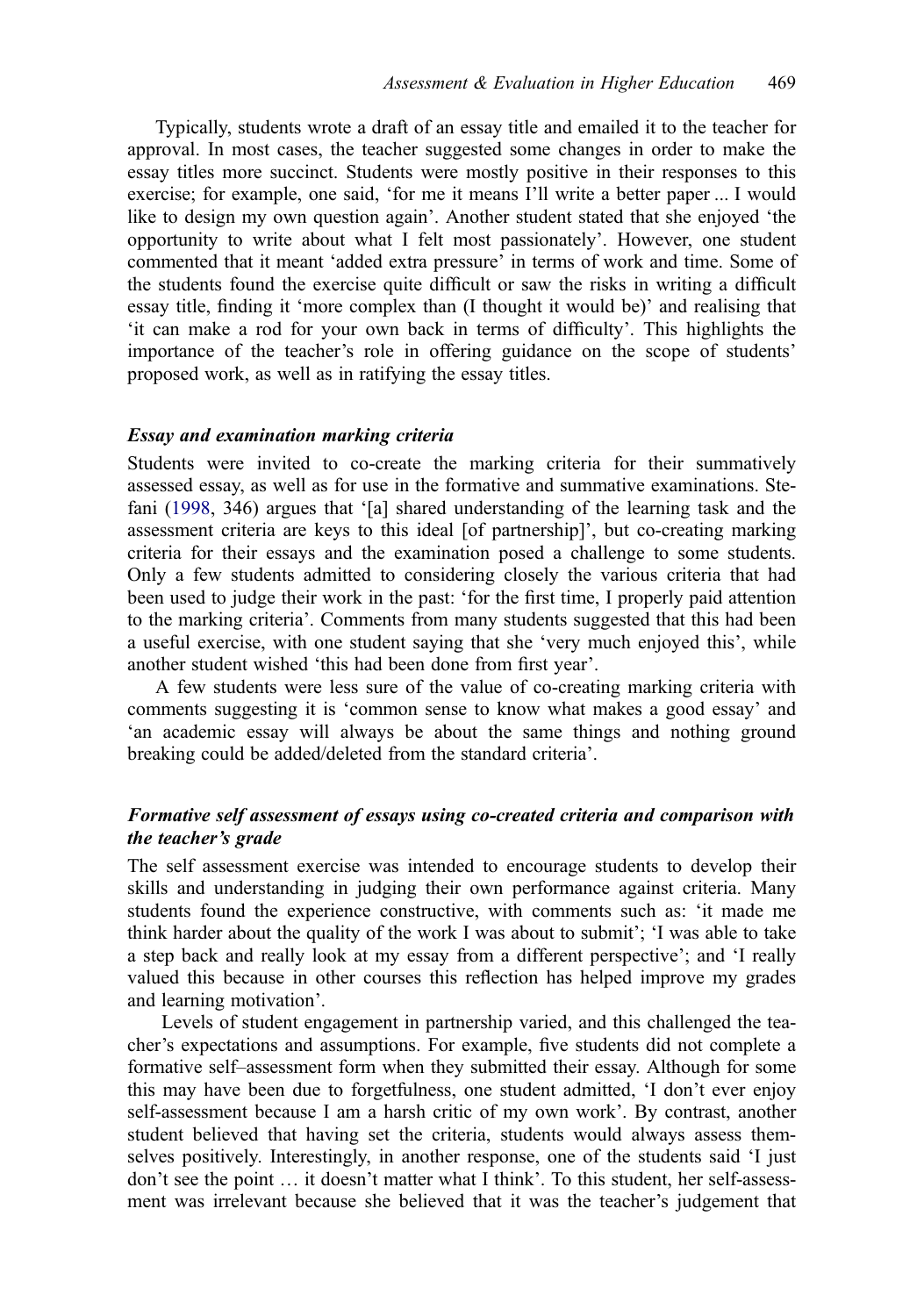mattered most. It is possible that some students may be so imbued with the conventional view of their passive role, in the light of the teacher's authority, that the idea of partnership is met with disbelief and cynicism. There is also a possibility that self-assessment, coupled with low confidence, brings a degree of discomfort to students.

# Formative typed examination in Aropä and peer review of examinations using cocreated criteria

Most students found the peer review exercise to be useful as it offered them the chance 'to see other people's writing styles' and 'how others interpret the same criteria'. Students learned from each other, as one student asserted, she had 'taken on board the comments I received'. This signified a type of partnership between students that contributed to the emerging learning community within the class.

Following the peer review of students' formative examination in semester one, students remarked in class that it would be very helpful to them if they could receive the teacher's feedback on their summative examination. Thus, the teacher suggested repeating the use of Aropä in the summative examination, but, instead of peer review, the teacher would mark the examination answers. This meant that feedback could be returned online to students, along with their marked examination answers, in the same format as the formative examination.

Contrary to the teacher's expectations, her suggestion of a typed summative examination was met with some resistance. The atmosphere in the class was palpable and it quickly became apparent that some of the students felt very uncomfortable. One student, fuelled by fear and anxiety, spoke out angrily in the class, claiming that if she had known that the examination was to be typed she would not have chosen the course. This was a critical point for the teacher and it threatened to be a major challenge to the trust within the staff–student partnership. Consequently, all the students were asked for their views on this issue, and slightly more than half the class said that they would prefer to type their examination answers. However, as this examination format had not been considered at the beginning of the course, the teacher deemed it unfair to introduce it mid-way through the semester and decided that the hand written examination would remain in place. Instead, a typed examination would be introduced in the semester two course, so that students could opt out of the course in advance if they were uncomfortable with this arrangement. Two students subsequently opted out of the semester two course.

# Semester two typed summative examination with answers uploaded into Aropä and teacher using Aropä to give online feedback against co-created criteria

Students were generally very positive about receiving feedback on their summative examinations, as one student exclaimed, 'it was 'brilliant to learn how to improve in future exams'. Another student commented that feedback was helpful 'in order to know why I'm not always getting As'. Feedback was seen as particularly helpful when it 'suggested ways to improve'. Feedback on summative examinations seemingly nudges the paradigm of assessment of learning into that of assessment for learning, as well as being conducive to enhancing students' assessment literacy.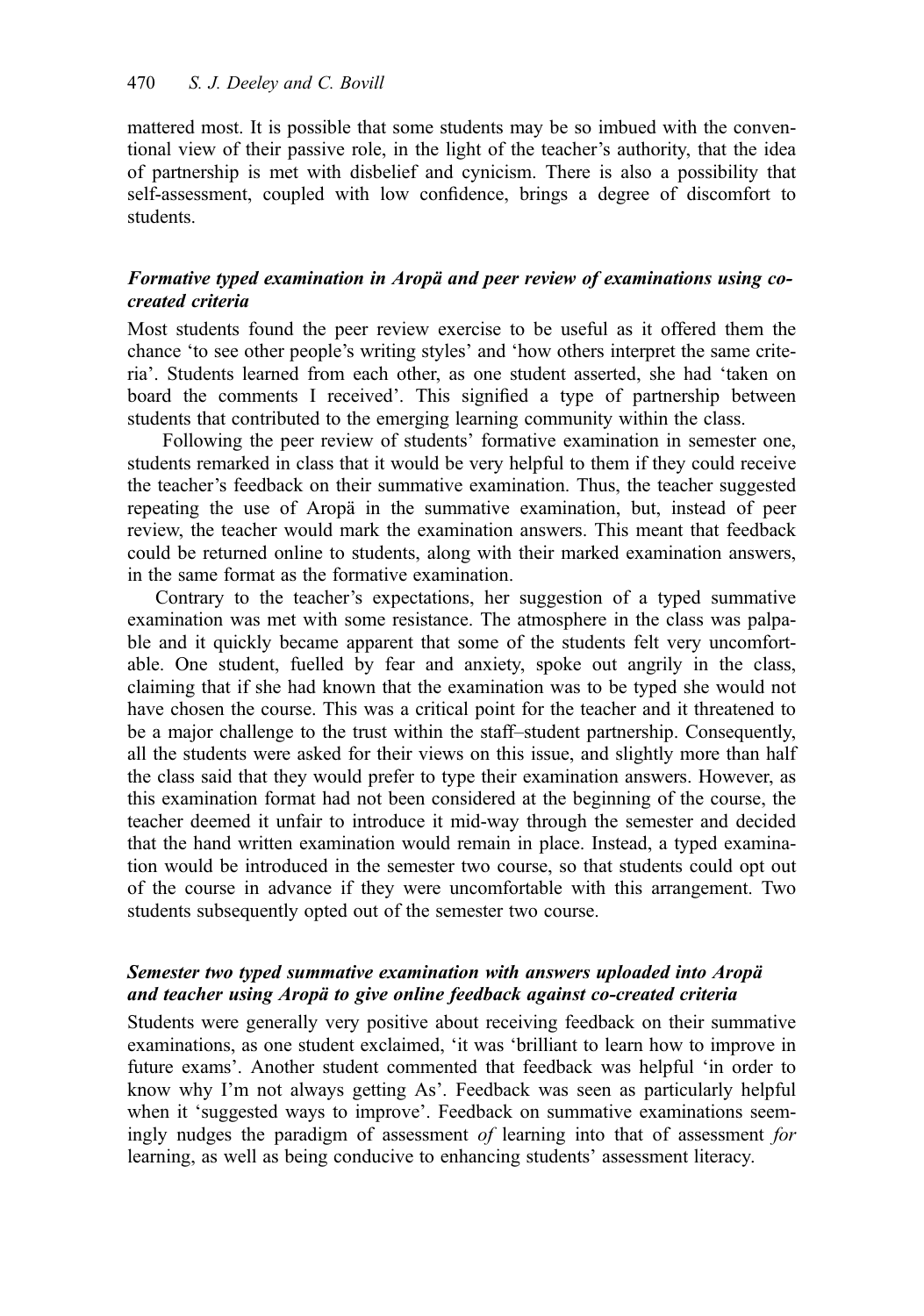# **Discussion**

Reflecting on the experiences of a partnership approach to a range of assessment and feedback processes, some key themes arose: risk; enhanced motivation and engagement; and developing a learning community. These are consistent with outcomes and themes within existing literature (Cook-Sather, Bovill, and Felten [2014](#page-13-0)). We draw upon these themes to explore the specific role of partnership in assessment and initiate some areas of discussion that we consider to be currently under-scrutinised in partnership and assessment discourse.

#### Risk

In a learning and teaching partnership, there are inherent, but different, risks that may exist for teachers and students. In this study, students' anxiety regarding typing rather than writing the examination was a risk in two ways: firstly, it threatened to break the trust between students and teacher, and, secondly, students felt it might jeopardise their good grades. One student echoed the feelings of several students, claiming that 'this is a big risk … particularly as I can't type very quickly. Additionally, I feel like the hammering of keys will be a distraction from being able to focus my thoughts in answering the question'. Such passionate pleas challenge assumptions that young people are unanimously confident and expert in using technology, and contradict the assertion that 'typing speed can surely be disregarded as a major concern when considering whether to allow use of word processors in essay-type examinations' (Mogey et al. [2012](#page-14-0), 124).

This example of risk demonstrates the outer edges of students' comfort zones and the power differentials within the staff–student partnership. Staff and students often find unfamiliar learning experiences more risky (Bovill [2014\)](#page-13-0). Secure in an autonomous position, teachers may plot their limits of comfort in advance, whereas students, in their less powerful position, must draw their boundaries by altering their journey en route. This was evident where two students reconsidered their course plans and decided to opt out of the semester two course. In the class, we modelled assessment for learning by including some formative opportunities to make mistakes and discuss uncertainty, as well as opportunities for collaboration in defining and understanding assessment processes. All of this helped to reduce the perceived risks of the student–staff partnership in assessment, yet students still described some discomfort or uncertainty associated with their new roles in co-designing elements of assessment.

#### Enhanced motivation and engagement

Despite the intrinsic risks that may exist in partnership, there are also huge rewards to be gained. Students valued the partnership because of the opportunities for their active involvement. Indeed, one student reported that she 'was engaged for the entirety'. Students felt supported, valued and included in decision-making. They had a level of autonomy and, with it, responsibility. These factors led to their intrinsic motivation and a desire to perform well (Deeley [2014\)](#page-13-0). One student commented on the empowerment that partnership engendered, admitting that she 'liked having a say in how my work would be graded', echoed by another student who stated that it 'felt nice to have a say'. These positive responses to involvement in assessment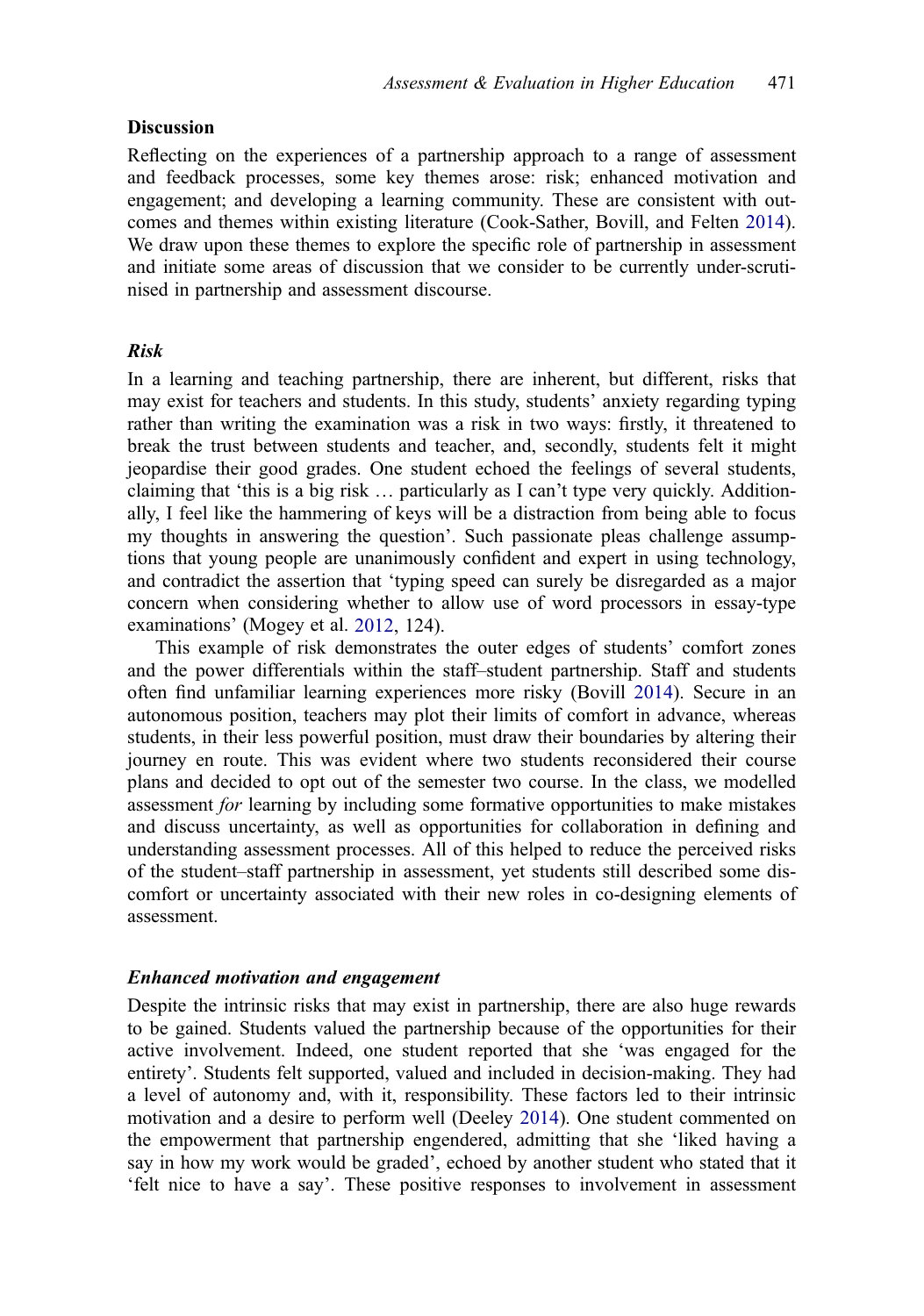support those arguing for student involvement in assessment (Rust, Price, and O'Donovan [2003;](#page-14-0) Stefani [1998](#page-15-0)). This enhanced engagement was clearly evident in the co-design of essay titles, where most students were keenly enthused. They felt more engaged, motivated and confident because they were able to focus their essay on more personal interests. This greater engagement leads students to report adopting a deeper approach to their learning, consistent with the aims of assessment for learning. As a consequence, the teacher experienced the rewards of this approach when marking the students' essays, which were of very high quality and innovative.

#### Developing a learning community

The discussions in class about assessment, feedback and peer review contributed to a strong sense of a learning community, with students and staff working together as a group to co-create criteria and discuss alternatives and possibilities. This experience was considered to be rewarding by the majority of students. For a staff–student partnership to develop, it is vital for trust to grow between the teacher and students (Cook-Sather, Bovill, and Felten [2014,](#page-13-0) 6). Indeed, Healey, Flint, and Harrington [\(2014](#page-14-0)) consider learning communities to be a key way in which staff–student partnerships in learning and teaching can be enacted and supported. During the two courses, students were consulted on their views and asked to reflect on the progress of their learning, using anonymous critical incident questionnaires (Brookfield [2012\)](#page-13-0). A summary of their responses with feedback comments from the teacher were given verbally at the following weeks' classes. This exercise demonstrated the teacher's responsiveness to students and the genuine shared interest in shaping the course and its assessment. Another example of teacher responsiveness was the firstsemester 'crisis' of the typed examination. The collaborative discussions and increased responsibility for designing of elements of assessment led to the language of assessment, which is normally the domain of the teacher, being opened up to all students, enabling them to enhance their assessment literacy. These factors helped to nurture trust and a feeling of community within the classroom.

One student described how the 'willingness of the teacher to listen/accept/change the ways exams/essays can be marked (was) very refreshing'. This helped to create an inclusive classroom. Consequently, this democratic practice brought other rewards as a student explained that it 'made me feel more valued and involved with the course in general'.

#### Implications for the role of partnership in assessment

Although staff and students may be keen to enact staff–student partnership in practice, many remain wary of partnership in assessment and feedback, particularly in examinations. In higher education, assessment is perhaps a more difficult area in which to achieve the genuine equality implied by partnership, where staff still hold final decision-making power over grades contributing to degree outcomes. Nevertheless, we should not be discouraged from moving towards more democratic practices in assessment and feedback, and Bovill et al. [\(2015](#page-13-0)) argue that there are ways of reenvisaging challenges to offer potential solutions and further learning. For example, if students are resistant to becoming involved in assessment or respond in surprising ways, having an open discussion about concerns is often helpful. In order to manage the risks experienced by both teacher and students, it is crucial that the teacher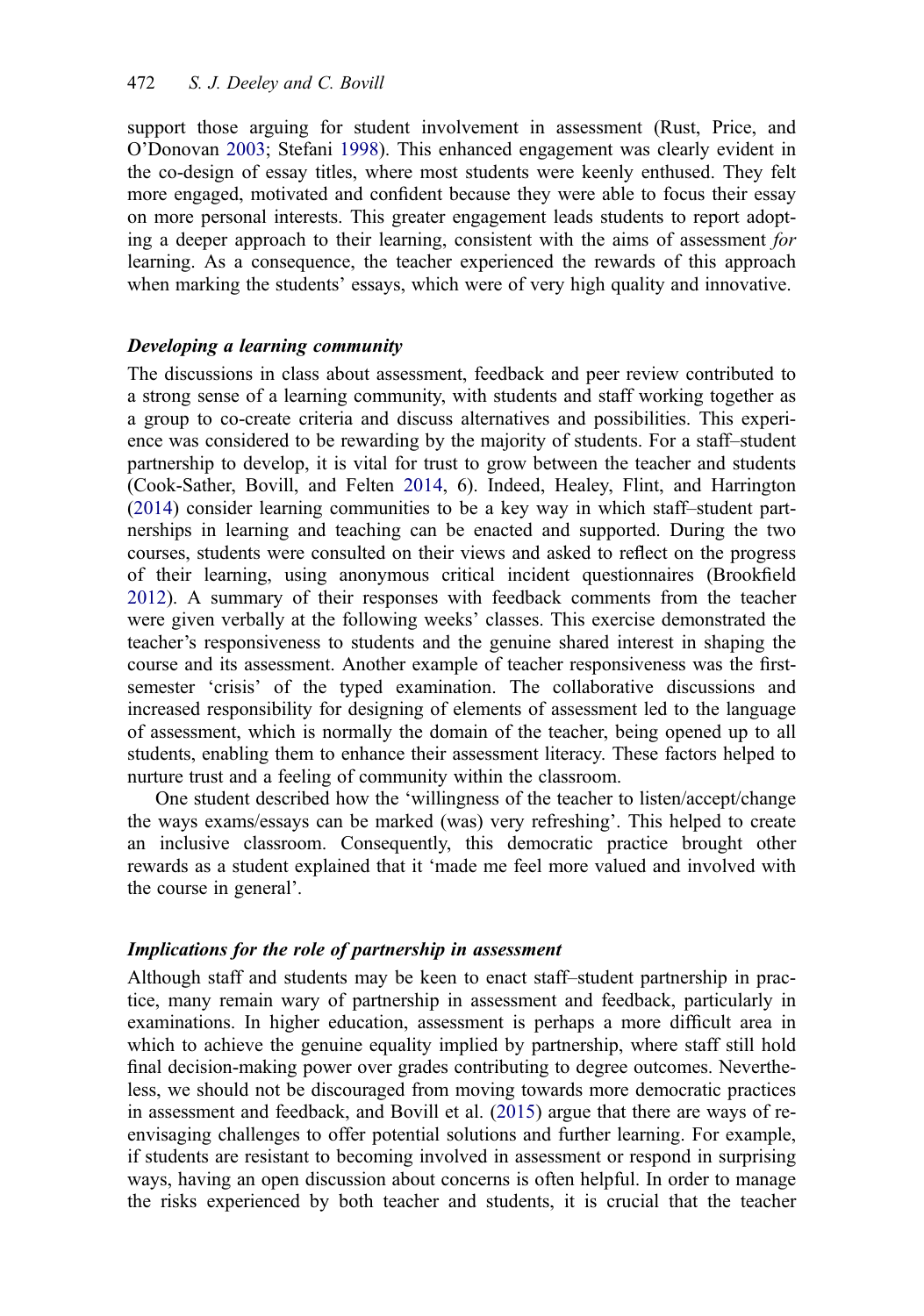clearly articulates the intentions of partnership in assessment  $-$  in this case, to enhance student assessment literacy and to change assessment of learning to assessment *for* learning. In our experience, honesty and openness frequently reduces many of the concerns students have.

There are risks for staff where they propose sharing power in assessment processes. For example, trusting students to arrive at a set of acceptable marking criteria may be a source of anxiety for the teacher. Within any assessment partnership, it is important for the teacher to maintain professional integrity and accountability. Clearly, staff–student partnership does not entail uninformed decision-making or following students' wishes in an unquestioning manner. Instead, it infers that teachers 'engage in a more complex set of relationships involving genuine dialogue with students' (Cook-Sather, Bovill, and Felten [2014](#page-13-0), 8).

Poignantly, the experience of opening up the assessment and feedback processes to students has actually revealed our preconceived ideas of what is considered acceptable assessment and feedback practice. When co-creating marking criteria for the essays and examinations, the students did not deviate much from the type of criteria that staff would have designed. One student very astutely pointed out that possibly these norms had been internalised by students, so when they had the opportunity to co-create criteria in this study, it was challenging for them to think outside these norms. She added, 'it just shows how academia is a very normative system consisting of its own strict rules'. Interestingly, this resonates with other work undertaken by Bovill et al. ([2015](#page-13-0)) and begs the question as to how staff respond to students' suggestions that extend beyond normative expectations, particularly in outcome-focused higher education, which may constrain transformative learning (Furedi [2012](#page-14-0)).

Many current practices in higher education pose barriers to enhancing assessment literacy, such as the delays in returning feedback to students on their assessed work (Jonsson [2012\)](#page-14-0), where often a student has written their second assignment before receiving feedback on their first assignment. Yet, even where there are existing assessment practices that may act as barriers to assessment for learning, and there may be limitations to the extent of co-creation that is possible in some contexts, there are still significant benefits to be gained by exploring further possibilities within the assessment and feedback process. One of the outcomes that we should not ignore is the substantially enhanced assessment literacy reported and demonstrated by students. This is embodied in a comment from a student about how feedback 'helped me understand how well I am doing and how I could do better'. Students were invited into an arena conventionally considered to be staff territory, and, whilst staff maintain some expert and adjudicator roles, the emphasis shifts towards staff offering mentorship and guidance on co-designed assessment and feedback where the rules of assessment are exposed.

In this study, we included examinations as part of our democratic discussions. Mogey et al. [\(2012](#page-14-0), 125) argue that, 'examinations leave a great deal to chance, their criteria are often far from transparent, and arguably we often fail to prepare our students adequately for this special experience'. The students were keen to perform well in the examination and when this view was reinforced by the teacher openly expressing her wish that they perform well, a seedbed of trust was sown for the teacher–student partnership. It is clear that students appreciated collaborative discussions about the examinations as well as feedback on their examinations, as it helped them to gain insight and understanding of how to write high-quality answers that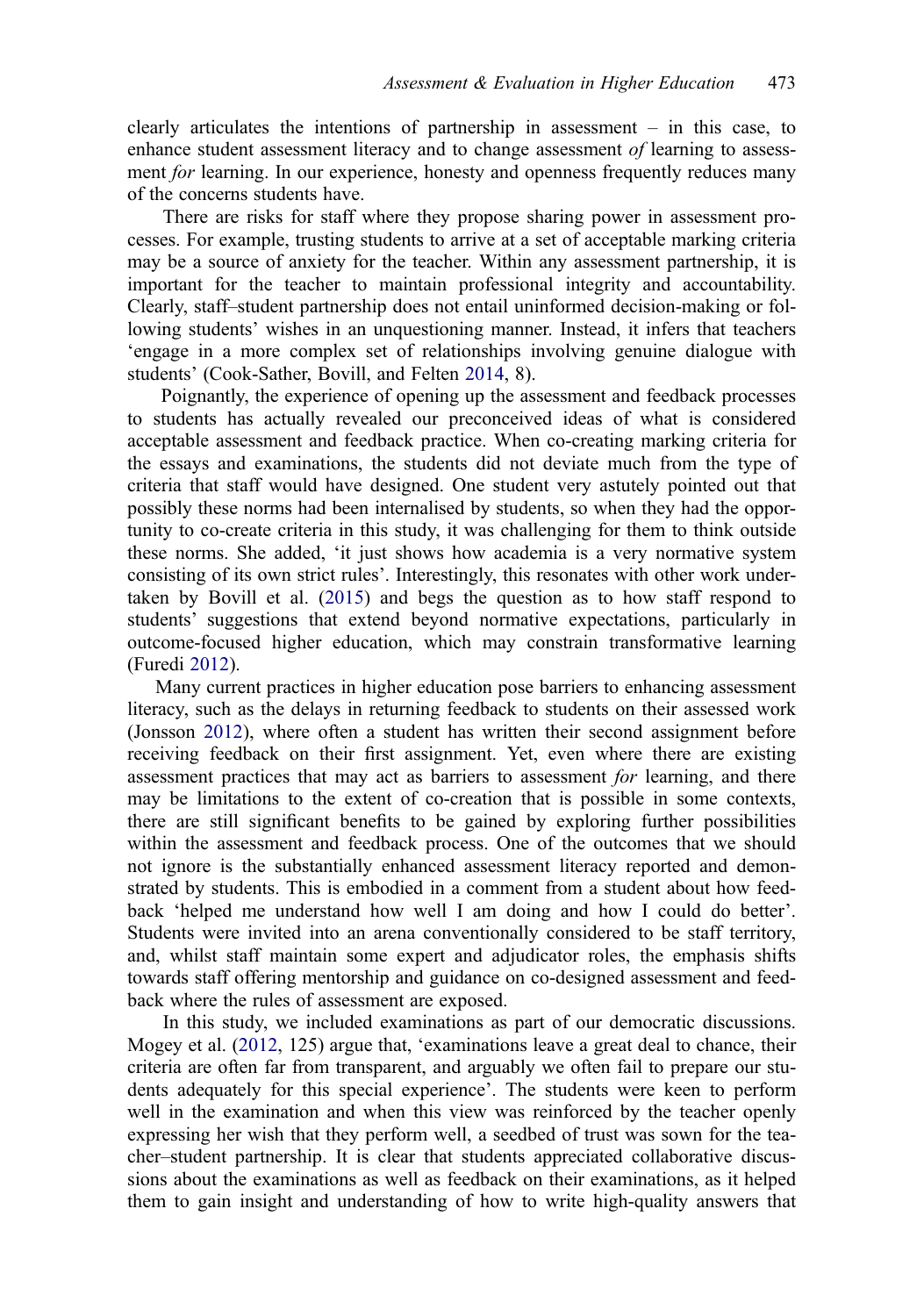demonstrated their learning. Given that degree examinations are weighted heavily (Blair and McGinty [2013](#page-13-0)), it is not surprising to hear that students claimed that they 'should be given all possible ways to help achieve the best result'.

#### Conclusion

The Higher Education Academy ([2012](#page-14-0), 21) argues that '[a]ssessment literacy is essential to everyone involved in assessment practice. It takes time to develop understanding and skills in assessment. These can be gained by active involvement in an educational community in which students are contributing partners'. There is no doubt that a variety of student responses is generated by a staff–student partnership approach, which becomes more complex and controversial when the issue of assessment is raised. Staff–student partnerships challenge conventional pedagogy and assumptions of how learning ought to be assessed, and build on the body of work that has argued that assessment is a powerful process for learning, not just testing accumulated knowledge. This research project concerned a specific and small case study of an authentic attempt to engage students actively and meaningfully with their own learning through assessment. By doing so, it adopted a partnership approach founded on democratic classroom practice. Co-creating marking criteria and then asking students to formatively self-assess their essays using these criteria enabled students to compare their own assessment with the teacher's assessment, and to understand the assessment requirements more fully. This was more effective than merely asking students to self-assess their work, because it gave them the opportunity to gauge their ability against criteria they were familiar with, and to calibrate their self-assessment with their peers and with the teacher's expert assessment. Not only does this practice help students to gauge the quality of their work, but, importantly, it allows them to learn effectively how to use the tools by which a judgement is made.

We argue that assessment for learning can be enhanced by staff-student partnership in learning. Admittedly, staff–student partnership may not be appropriate in all learning situations or assessment. Some may still question whether complete partnership can be achieved in assessment, and it might also be a step outside the comfort zone for some students or teachers. For those new to partnership working, Cook-Sather, Bovill, and Felten [\(2014](#page-13-0)) present a range of practical recommendations that include: starting small, perhaps designing partnership in one assessment or one element of assessment; ensuring partnership is voluntary and that alternatives are available for students who do not wish to take part; and thinking carefully about how to ensure an approach that is inclusive of all students who wish to participate.

Although we acknowledge that partnership presents challenges and poses risks, it is undoubtedly an innovative pathway to enhancing students' assessment literacy through democratic practices that can facilitate intrinsic motivation, active engagement and deeper approaches to learning.

#### Notes on contributors

Susan J. Deeley is Senior University Teacher and Convenor of Undergraduate Studies in the School of Social and Political Sciences at the University of Glasgow, UK. She is a senior fellow of the Higher Education Academy and holds a University of Glasgow Teaching Excellence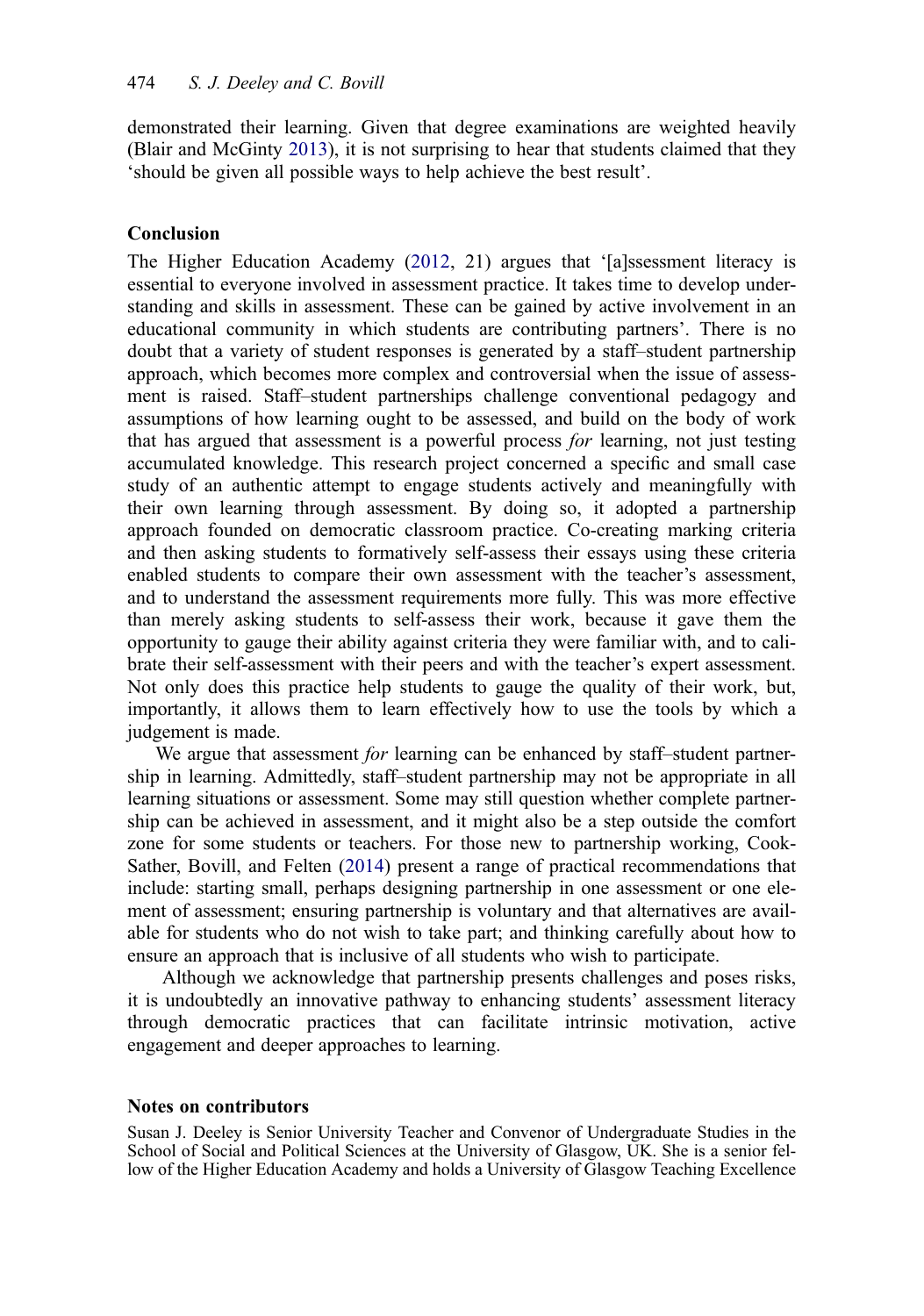<span id="page-13-0"></span>Award. Her research and publications focus on service-learning in higher education; staffstudent co-assessment; and the use of technology to enhance assessment and feedback.

Catherine Bovill is a senior lecturer in the Academic Development Unit at the University of Glasgow, UK. She has co-ordinated and continues to contribute to the Postgraduate Certificate in Academic Practice and the MEd in Learning and Teaching in Higher Education. She leads the support for pedagogic research and scholarship at the University. Her research and publications focus on students and staff co-creating curricula; peer observation of teaching; and the internationalisation of higher education.

#### Disclosure statement

No potential conflict of interest was reported by the authors.

#### References

- Blair, A., and S. McGinty. 2013. "Feedback-Dialogues: Exploring the Student Perspective." Assessment & Evaluation in Higher Education 38 (4): 466–476.
- Bloxham, S., and A. West. 2004. "Understanding the Rules of the Game: Peer Assessment as a Medium for Developing Students' Conceptions of Assessment." Assessment & Evaluation in Higher Education 29 (6): 721–733.
- Boud, D., and N. Falchikov. 2006. "Aligning Assessment with Long-term Learning." Assessment & Evaluation in Higher Education 31 (4): 399–413.
- Boud, D., and E. Molloy. 2013. "Rethinking Models of Feedback for Learning: The Challenge of Design." Assessment & Evaluation in Higher Education 38 (6): 698–712.
- Bovill, C. 2013a. "Students and Staff Co-Creating Curricula A New Trend or an Old Idea We Never Got around to Implementing?" In Improving Student Learning through Research and Scholarship: 20 Years of ISL, edited by C. Rust, 96–108. Oxford: Oxford Centre for Staff and Educational Development.
- Bovill, C. 2013b. "Powerful Partnerships ." Invited think piece. Higher Education Academy Annual Conference, University of Warwick, July 3–4.
- Bovill, C. 2014. "An Investigation of Co-Created Curricula within Higher Education in the UK, Ireland and the USA." Innovations in Education and Teaching International 51 (1): 15–25.
- Bovill, C., and C. J. Bulley. 2011. "A Model of Active Student Participation in Curriculum Design: Exploring Desirability and Possibility." In Improving Student Learning (18) Global Theories and Local Practices: Institutional, Disciplinary and Cultural Variations, edited by C. Rust, 176–188. Oxford: Oxford Centre for Staff and Educational Development.
- Bovill, C., A. Cook-Sather, and P. Felten. 2011. "Students as Co-Creators of Teaching Approaches, Course Design, and Curricula: Implications for Academic Developers.<sup>3</sup> International Journal for Academic Development 16 (2): 133–145.
- Bovill, C., A. Cook-Sather, P. Felten, L. Millard, and N. Moore-Cherry. 2015. "Addressing Potential Challenges in Co-Creating Learning and Teaching: Overcoming Resistance, Navigating Institutional Norms and Ensuring Inclusivity in Student–Staff Partnerships." Higher Education. <http://link.springer.com/article/10.1007/s10734-015-9896-4>
- Brookfield, S. 2012. Teaching for Critical Thinking. San Francisco, CA: Jossey Bass.
- Carless, D. 2015. Excellence in University Assessment. London: Routledge.
- Cook-Sather, A. 2014. "Student–Faculty Partnership in Explorations of Pedagogical Practice: A Threshold Concept in Academic Development." International Journal for Academic Development 19 (3): 186–198.
- Cook-Sather, A., C. Bovill, and P. Felten. 2014. Engaging Students as Partners in Learning and Teaching. San Francisco, CA: Jossey Bass.
- Deeley, S. J. 2014. "Summative Co-Assessment: A Deep Learning Approach to Enhancing Employability Skills and Attributes." Active Learning in Higher Education 15 (1): 39– 51. <http://alh.sagepub.com/content/15/1/39>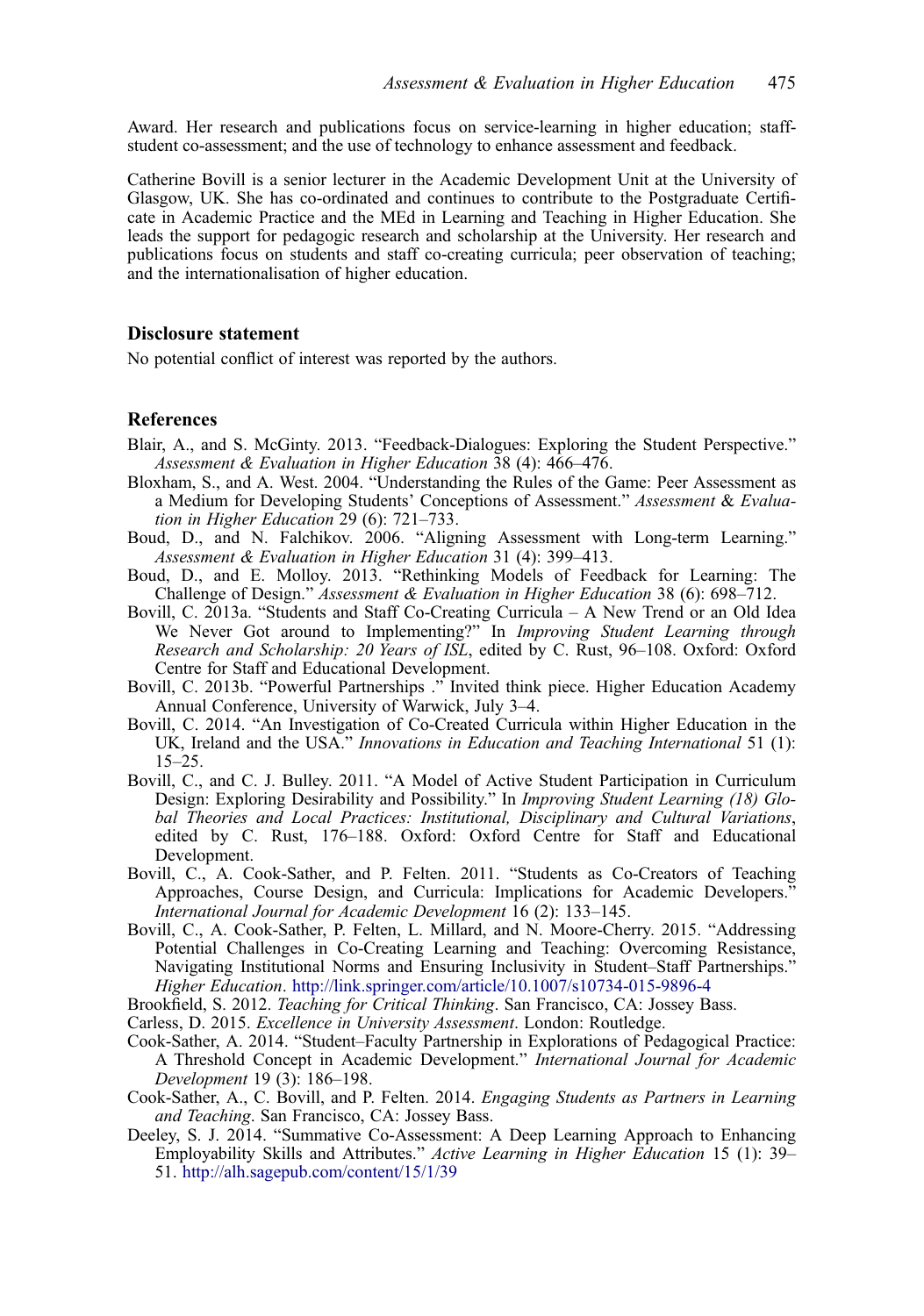- <span id="page-14-0"></span>Deeley, S. J., and R. A. Brown. 2014. "Learning through Partnership in Assessment." Teaching and Learning Together in Higher Education. Thirteenth Issue: Fall. [http://teachingan](http://teachingandlearningtogether.blogs.brynmawr.edu/thirteenth-issue-fall-2014/learning-through-partnership-in-assessment) [dlearningtogether.blogs.brynmawr.edu/thirteenth-issue-fall-2014/learning-through-partner](http://teachingandlearningtogether.blogs.brynmawr.edu/thirteenth-issue-fall-2014/learning-through-partnership-in-assessment) [ship-in-assessment](http://teachingandlearningtogether.blogs.brynmawr.edu/thirteenth-issue-fall-2014/learning-through-partnership-in-assessment)
- Deeley, S. J., and R. A. Brown. 2015. "Staff–Student Partnership in Assessment." Unpublished paper presented at the University of Glasgow 8th Annual Learning and Teaching Conference, Glasgow, April 14.
- Furedi, F. 2012. The Unhappiness Principle. Times Higher Education. November 29. [https://](https://www.timeshighereducation.co.uk/the-unhappiness-principle/421958.article) [www.timeshighereducation.co.uk/the-unhappiness-principle/421958.article](https://www.timeshighereducation.co.uk/the-unhappiness-principle/421958.article)
- Handley, K., and L. Williams. 2011. "From Copying to Learning: Using Exemplars to Engage with Assessment Criteria and Feedback." Assessment & Evaluation in Higher Education 36 (1): 95–108.
- Hardy, J. S. P., M. M. Bates, K. W. Casey, A. E. Galloway, P. Kirsop Kay, and H. McQueen. 2014. "Student-Generated Content: Enhancing Learning through Sharing Multiple Choice Questions." International Journal of Science Education 36 (13): 2180–2194.
- Healey, M., A. Flint, and K. Harrington. 2014. Students as Partners in Learning and Teaching in Higher Education. York: Higher Education Academy.
- Higher Education Academy. 2012. A Marked Improvement: Transforming Assessment in Higher Education. York: Higher Education Academy. [https://www.heacademy.ac.uk/sites/](https://www.heacademy.ac.uk/sites/default/files/A_Marked_Improvement.pdf) default/fi[les/A\\_Marked\\_Improvement.pdf](https://www.heacademy.ac.uk/sites/default/files/A_Marked_Improvement.pdf)
- Higher Education Academy. 2014. Framework for Partnership in Learning and Teaching in Higher Education. York: The Higher Education Academy.
- Hutchings, P., M. T. Huber, and A. Ciccone. 2011. The Scholarship of Teaching and Learning Reconsidered: Institutional Integration and Impact (Jossey-Bass/Carnegie Foundation for the Advancement of Teaching). San Francisco, CA: Jossey-Bass.
- Jonsson, A. 2012. "Facilitating Productive Use of Feedback in Higher Education." Active Learning in Higher Education 14 (1): 63–76.
- Lea, M. R., and B. V. Street. 1998. "Student Writing in Higher Education: An Academic Literacies Approach." Studies in Higher Education 23 (2): 157–172.
- Mogey, N., J. Cowan, J. Paterson, and M. Purcell. 2012. "Students' Choices between Typing and Handwriting in Examinations." Active Learning in Higher Education 13 (2): 117–128.
- Mulder, R. A., J. M. Pearce, and C. Baik. 2014. "Peer Review in Higher Education: Student Perceptions before and after Participation." Active Learning in Higher Education 15 (2):  $157 - \overline{171}$ .
- Orsmond, P., S. Merry, and K. Reiling. 2002. "The Use of Exemplars and Formative Feedback when using Student Derived Marking Criteria in Peer and Self-assessment." Assessment & Evaluation in Higher Education 27 (4): 309–323.
- Price, M., C. Rust, B. O'Donovan, K. Handley, and R. Bryant. 2012. Assessment Literacy. Oxford: Oxford Brookes University.
- Rust, C., B. O'Donovan, and M. Price. 2005. "A Social Constructivist Assessment Process Model: How the Research Literature Shows us This Could be Best Practice." Assessment & Evaluation in Higher Education 30 (3): 231–240.
- Rust, C., M. Price, and B. O'Donovan. 2003. "Improving Students' Learning by Developing Their Understanding of Assessment Criteria and Processes." Assessment & Evaluation in Higher Education 28 (2): 147–164.
- Ryan, A., and D. Tilbury. 2013. Flexible Pedagogies: New Pedagogical Ideas. York: Higher Education Academy. [https://www.heacademy.ac.uk/sites/default/](https://www.heacademy.ac.uk/sites/default/files/resources/npi_report.pdf)files/resources/npi\_report. [pdf](https://www.heacademy.ac.uk/sites/default/files/resources/npi_report.pdf)
- Sadler, D. R. 1989. "Formative Assessment and the Design of Instructional Systems." Instructional Science 18: 119–144.
- Sadler, D. R. 2010. "Beyond Feedback: Developing Student Capability in Complex Appraisal." Assessment & Evaluation in Higher Education 35 (5): 535–550.
- Sainsbury, E. J., and R. A. Walker. 2008. "Assessment as a Vehicle for Learning: Extending Collaboration into Testing." Assessment & Evaluation in Higher Education 33 (2): 103–117.
- Sambell, K., and L. Graham. 2011. "Towards an Assessment Partnership Model? Students' Experiences of being Engaged as Partners in Assessment for Learning (AfL) Enhance-